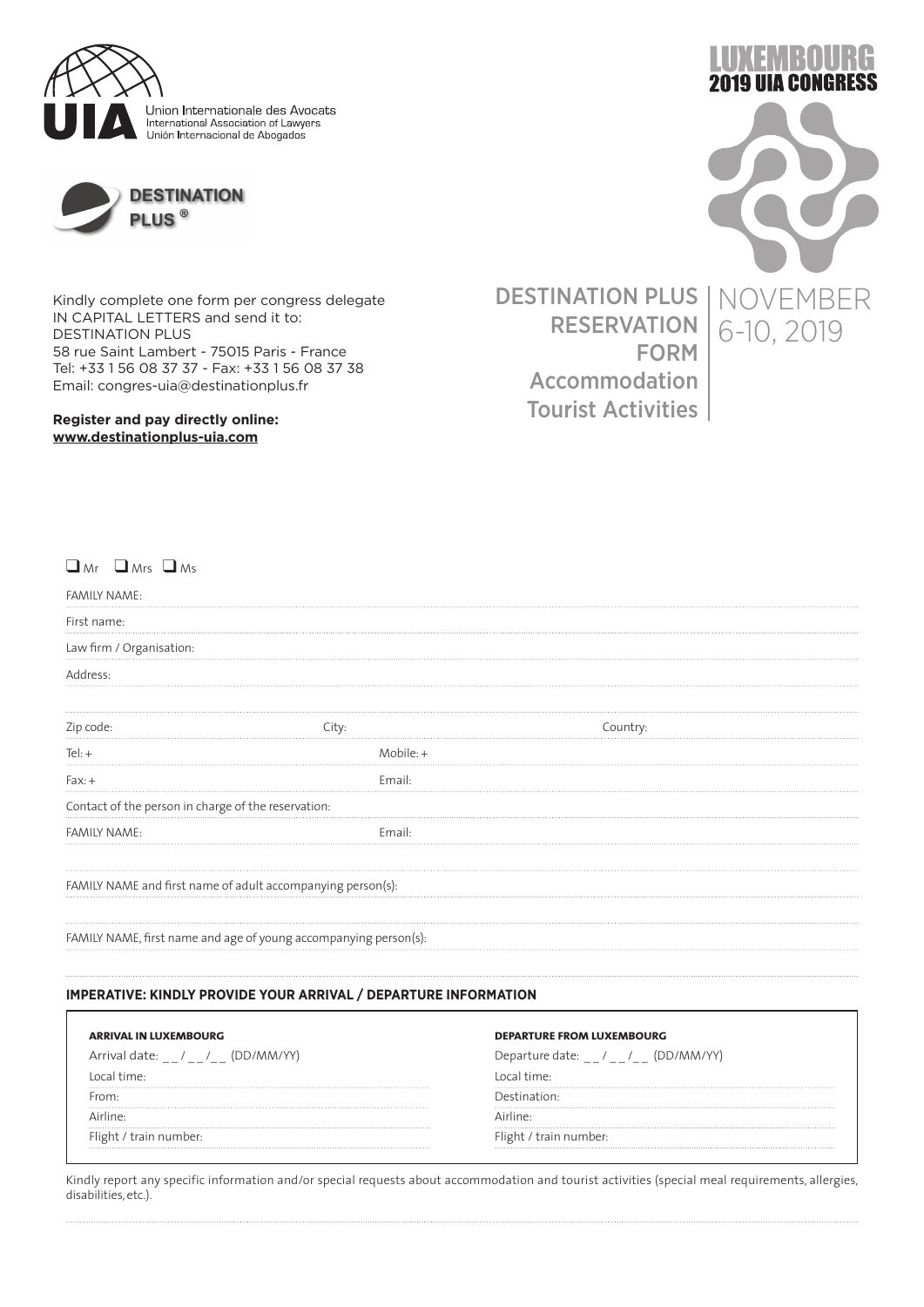# **ACCOMMODATION**

For more information and for details on the location of the congress hotels kindly refer to the registration programme (pages 44, 45, 46 and 55) or to the website www.destinationplus-uia.com.

Please fill in the table below indicating the hotel you wish to stay at. A minimum of two consecutive nights is required.

The rates we offer are specially negotiated rates for the UIA congress. Most of the hotels offer a special reduced rate on weekend nights (November 8 and 9). Once the number of rooms reserved for the UIA congress from November 6 to 10, 2019 is sold out, or for any stay before or after these dates, DESTINATION PLUS will make a new request (reservation will be made upon availability and subject to new rates).

Date of arrival at the hotel: \_\_/\_\_/\_\_ (DD/MM/YY) Date of departure from the hotel: \_\_/\_\_/\_\_ (DD/MM/YY)

In case of unavailability in your first choice hotel, kindly choose another hotel: 2nd choice:

|                                      | <b>TYPE OF ROOM</b><br>Kindly tick the box of your choice |                                          | Price per night and per room<br>in Euros<br>Inclusive of VAT <sup>(1)</sup> and breakfast |                                | Number of night(s)           |                                | <b>TOTAL</b> |
|--------------------------------------|-----------------------------------------------------------|------------------------------------------|-------------------------------------------------------------------------------------------|--------------------------------|------------------------------|--------------------------------|--------------|
| <b>HOTEL / CATEGORY</b>              |                                                           |                                          | weekdays:<br>Nov. 4-5-6-7(3)                                                              | weekend:<br>Nov. $8 - 9^{(4)}$ | weekdays:<br>Nov. 4-5-6-7(3) | weekend:<br>Nov. $8 - 9^{(4)}$ | in Euros     |
| <b>Kirchberg District</b>            |                                                           |                                          |                                                                                           |                                |                              |                                |              |
| SOFITEL LUXEMBOURG EUROPE 5*         | <b>SUPERIOR</b>                                           | Double $\Box$ Twin $\Box$ <sup>(2)</sup> | € 360                                                                                     | € 215                          |                              |                                |              |
|                                      | <b>SUPERIOR</b>                                           | Single $\square$ <sup>(2)</sup>          | €340                                                                                      | € 195                          |                              |                                |              |
| MELIA LUXEMBOURG 4*                  | <b>STANDARD</b>                                           | Double $\Box$ Twin $\Box$ <sup>(2)</sup> | €300                                                                                      | € 205                          |                              |                                |              |
|                                      | <b>STANDARD</b>                                           | Single $\square$ <sup>(2)</sup>          | € 280                                                                                     | € 185                          |                              |                                |              |
| SUITE NOVOTEL LUXEMBOURG 4*          | <b>SUPERIOR</b>                                           | Double $\Box$ Twin $\Box$ <sup>(2)</sup> | € 295                                                                                     | € 190                          |                              |                                |              |
|                                      | <b>SUPERIOR</b>                                           | Single $\square^{(2)}$                   | €280                                                                                      | € 170                          |                              |                                |              |
| NOVOTEL LUXEMBOURG                   | <b>SUPERIOR</b>                                           | Double $\square$ Twin $\square^{(2)}$    | €280                                                                                      | € 190                          |                              |                                |              |
| KIRCHBERG 4*                         | <b>SUPERIOR</b>                                           | Single $\square^{(2)}$                   | € 255                                                                                     | € 170                          |                              |                                |              |
| <b>Downtown</b>                      |                                                           |                                          |                                                                                           |                                |                              |                                |              |
| LE ROYAL LUXEMBOURG 5*               | <b>TRADITIONAL</b>                                        | Double $\Box$ Twin $\Box^{(2)}$          | €345                                                                                      |                                |                              |                                |              |
|                                      | <b>TRADITIONAL</b>                                        | Single $\square^{(2)}$                   | €320                                                                                      |                                |                              |                                |              |
| NOVOTEL LUXEMBOURG CENTRE 4*         | <b>SUPERIOR</b>                                           | Double $\Box$ Twin $\Box^{(2)}$          | €325                                                                                      | €190                           |                              |                                |              |
|                                      | <b>SUPERIOR</b>                                           | Single $\square^{(2)}$                   | €300                                                                                      | € 170                          |                              |                                |              |
|                                      | <b>STANDARD</b>                                           | Double $\Box$ Twin $\Box^{(2)}$          | € 225                                                                                     | €165                           |                              |                                |              |
| PARC BELAIR 4*                       | <b>STANDARD</b>                                           | Single $\square^{(2)}$                   | € 205                                                                                     | € 140                          |                              |                                |              |
|                                      | <b>SUPERIOR</b>                                           | Double $\Box$ Twin $\Box$ <sup>(2)</sup> | € 245                                                                                     | €185                           |                              |                                |              |
|                                      | <b>SUPERIOR</b>                                           | Single $\Box$ <sup>(2)</sup>             | € 225                                                                                     | €165                           |                              |                                |              |
| PARC PLAZA 3*sup                     | <b>COMFORT</b>                                            | Double $\Box$ Twin $\Box^{(2)}$          | € 215                                                                                     | € 155                          |                              |                                |              |
|                                      | <b>COMFORT</b>                                            | Single $\square^{(2)}$                   | € 195                                                                                     | € 135                          |                              |                                |              |
| <b>Dommeldange District</b>          |                                                           |                                          |                                                                                           |                                |                              |                                |              |
| <b>DOUBLETREE BY HILTON</b>          | <b>TRADITIONAL</b>                                        | Double $\square$ Twin $\square^{(2)}$    | € 190                                                                                     | € 130                          |                              |                                |              |
| LUXEMBOURG 4*                        | <b>TRADITIONAL</b>                                        | Single $\square^{(2)}$                   | €180                                                                                      | € 120                          |                              |                                |              |
|                                      | <b>STANDARD</b>                                           | Double $\square$ Twin $\square^{(2)}$    | € 155                                                                                     |                                |                              |                                |              |
| ALVISSE PARC HOTEL 4*                | <b>STANDARD</b>                                           | Single $\square^{(2)}$                   | € 135                                                                                     |                                |                              |                                |              |
|                                      | <b>SUPERIOR</b>                                           | Double $\square$ Twin $\square^{(2)}$    | € 185                                                                                     |                                |                              |                                |              |
|                                      | <b>SUPERIOR</b>                                           | Single $\square$ <sup>(2)</sup>          |                                                                                           | € 165                          |                              |                                |              |
| <b>TOTAL ACCOMODATION (in Euros)</b> |                                                           |                                          |                                                                                           |                                |                              |                                |              |

**(1) VAT (3 % to date) can be increased or decreased by governmental decision.**

Please note that there is no city tax in Luxembourg. It can be modified by governmental decision.

**(2) Single = large bed for one person / Double = large bed for two persons / Twin = 2 separated single beds.**

**(3) For DoubleTree by Hilton Hotel > weekdays = 5, 6, 7, 8 nov.**

**(4) For DoubleTree by Hilton Hotel > weekend = 4, 9 nov.**

Upon arrival and check-in at the hotel, you will have to show your credit card and identily documents.

Rooms can only be occupied from 3.00pm onwards on the day of arrival (from 2.00pm for Le Royal, Parc Belair, Parc Plaza, DoubleTree by Hilton) and must be vacated by 12.00pm on the day of departure.

## **KINDLY REFER TO THE CANCELLATION AND MODIFICATION CONDITIONS ON PAGE 52 OF THE REGISTRATION PROGRAMME.**

DESTINATION PLUS will not make any refunds in case of no-show, late arrival or early departure.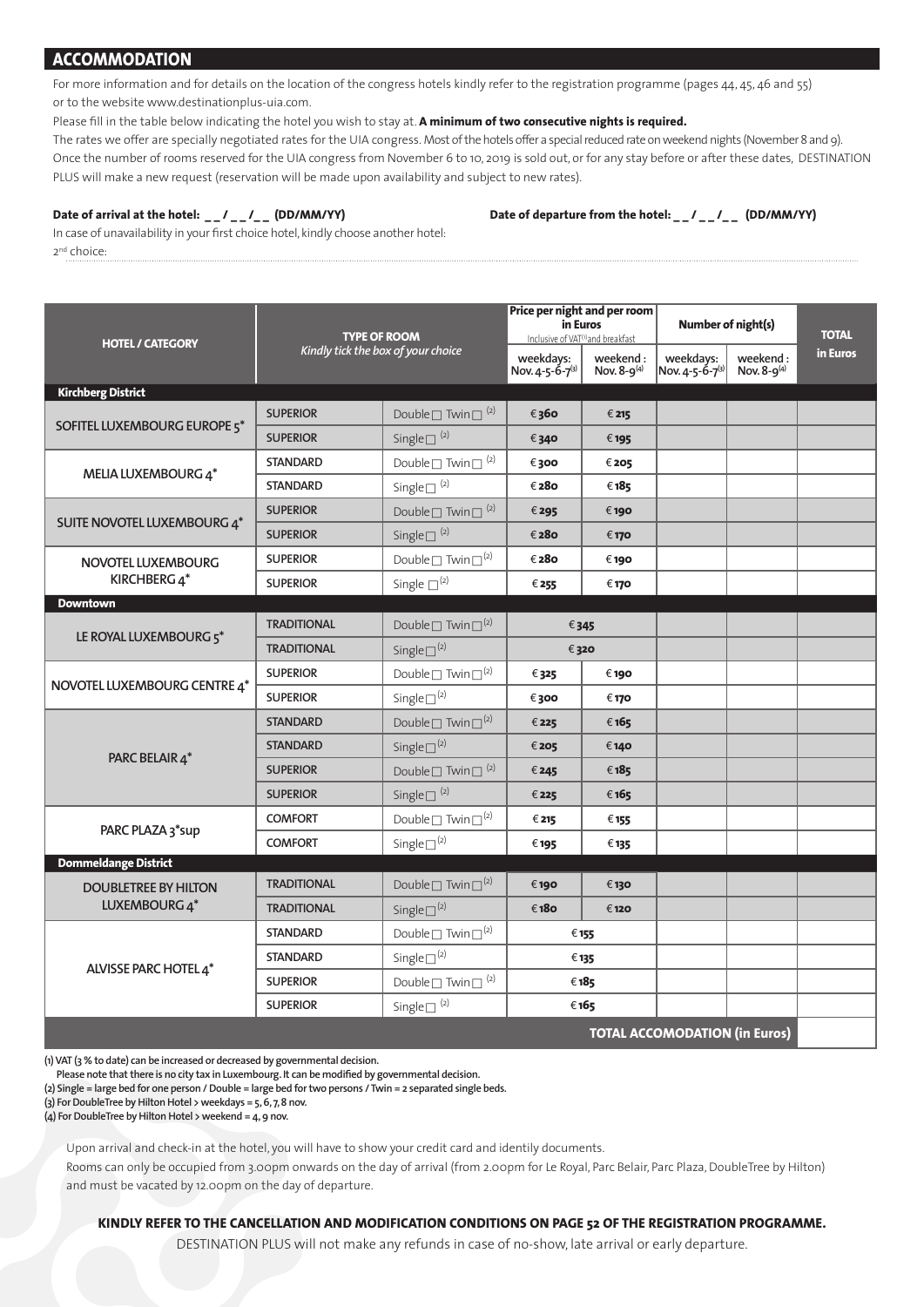# **TOURIST ACTIVITIES**

Reservations for tourist activities have to be made at the same time as reservations for accommodation.

**Kindly refer to the tourist activities' programme description on pages 48 and 49 of the congress registration programme or on the Website www.destinationplus-uia.com** The official language for all activities is English. Depending on the number of participants and languages, sub-groups may be formed.

| <b>ACTIVITIES'</b><br><b>PLANNING</b> | <b>Wednesday, November 6</b>            | Thursday, November 7                                        | <b>Friday, November 8</b>           | Saturday, November 9                                            |
|---------------------------------------|-----------------------------------------|-------------------------------------------------------------|-------------------------------------|-----------------------------------------------------------------|
| <b>MORNING</b>                        |                                         | Introductory tour<br>of the Lower City<br>and the Casemates | Excursion                           | Tour of the Bernard-Massard<br>wine cellars<br>and wine tasting |
| <b>AFTERNOON</b>                      | Introductory tour<br>of the city centre |                                                             | to Centre Pompidou-Metz<br>(France) | Tour of the Court of Justice<br>of the European Union           |
| PRE-EVENING                           |                                         |                                                             |                                     | <b>Closing Ceremony</b>                                         |
| <b>EVENING</b>                        | Congress Opening Evening                | Informal Evening                                            | Gala Dinner <sup>(1)</sup>          | A typical evening at Big<br><b>Beer Company</b>                 |

**(1) Please contact the UIA to reserve this optional activity**

| <b>TOURIST ACTIVITIES</b><br>Prices include: guide, entrance fees, bus                      | <b>Date</b>                                | <b>Your choice</b> | <b>Number of</b><br>persons | <b>Price</b><br>per person<br>in Euros | <b>TOTAL</b> |
|---------------------------------------------------------------------------------------------|--------------------------------------------|--------------------|-----------------------------|----------------------------------------|--------------|
| Introductory tour of the city centre<br>min. 15 participants                                | Wednesday, November 6<br>Afternoon         |                    |                             | € 25                                   |              |
| Introductory tour of the Lower City<br>and the Casemates<br>min. 15 participants            | Thursday, November 7<br>Morning            |                    |                             | € 45                                   |              |
| <b>Excursion to Metz</b><br>(lunch included) min. 15 participants                           | Friday, November 8<br>Full day             |                    |                             | $\epsilon$ 115                         |              |
| <b>Tour of the Bernard-Massard</b><br>wine cellars and wine tasting<br>min. 15 participants | Saturday, November 9<br>Morning            |                    |                             | € 40                                   |              |
| Tour of the Court of Justice<br>of the European Union<br>min. 15 participants               | Saturday, November 9<br>Afternoon          |                    |                             | € 20                                   |              |
| A typical evening at Big Beer Company<br>min. 25 participants                               | Saturday, November 9<br>Evening            |                    |                             | € 75                                   |              |
|                                                                                             | <b>TOTAL TOURIST ACTIVITIES (in Euros)</b> |                    |                             |                                        |              |

### **IMPORTANT OBSERVATIONS:**

> The final departure times will be published in the final programme.

 **> If the number of participants is inferior to the minimum indicated, the activity may be postponed or cancelled.** 

 **In that case, DESTINATION PLUS will reimburse the amount paid for the activity concerned.** 

 **> DESTINATION PLUS reserves the right to revise prices upwards due to any variation in taxes pertaining to services offered.** 

 **> In case of no-show for an excursion which you have registered for, no refund shall be made.** 

## **KINDLY REFER TO THE CANCELLATION CONDITIONS ON PAGE 52 OF THE REGISTRATION PROGRAMME**